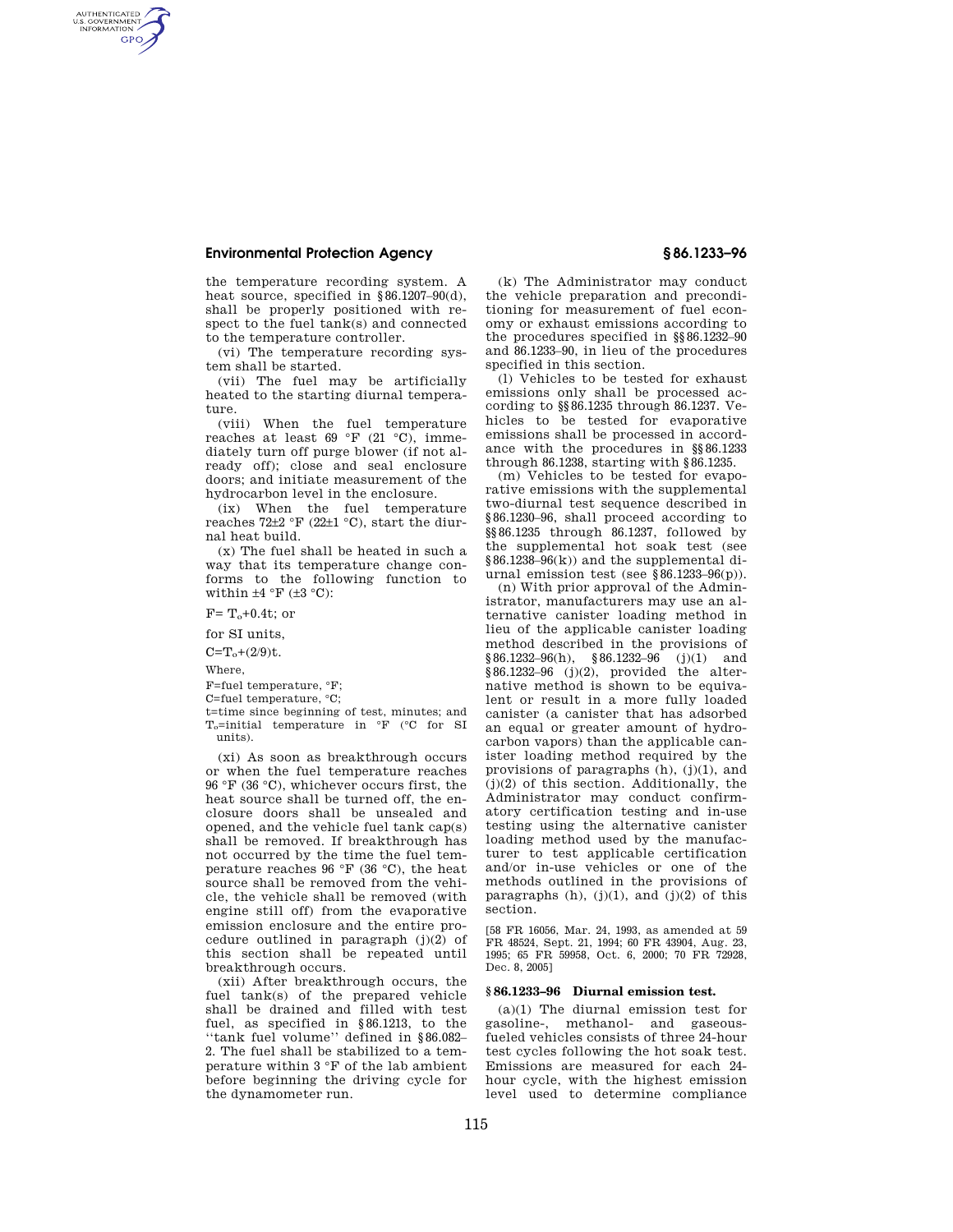with the standards specified in subpart A of this part. The Administrator may truncate a test after any 24-hour cycle without affecting the validity of the collected data. Sampling of emissions from the running loss and hot soak tests is not required as preparation for the diurnal emission test. The diurnal emission test may be conducted as part of either the three-diurnal test sequence or the supplemental two-diurnal test sequence, as described in §86.1230–96.

(2) For the full three-diurnal test sequence, the diurnal emission test outlined in paragraphs (b) through (o) of this section follows the high-temperature hot soak test concluded in §86.1238–96(j).

(3) For the supplemental two-diurnal test sequence, the diurnal emission test outlined in paragraph (p) of this section follows the alternate hot soak test specified in §86.1238–96(k). This test is not required for gaseous-fueled vehicles.

(b) The test vehicle shall be soaked for not less than 6 hours nor more than 36 hours between the end of the hot soak test and the start of the diurnal emission test. For at least the last 6 hours of this period, the vehicle shall be soaked at 72±3 °F. The temperature tolerance may be waived for up to 10 minutes to allow purging of the enclosure or transporting the vehicle into the enclosure at the beginning of the diurnal emission test.

(c) The test vehicle shall be exposed to ambient temperatures cycled according to the profile specified in §86.1233 and appendix II of this part.

(1) Temperatures measured with the underbody temperature sensor shall follow the profile with a maximum deviation of 3 °F at any time and an average temperature deviation not to exceed 2 °F, where the average deviation is calculated using the absolute value of each measured deviation. In addition, the temperature from the sidewall temperature sensors shall follow the profile with a maximum deviation of  $5 \overline{\text{°F}}$  at any time.

(2) Ambient temperatures shall be measured at least every minute. Temperature cycling shall begin when time=0 minutes, as specified in paragraph (i)(5) of this section.

**§ 86.1233–96 40 CFR Ch. I (7–1–10 Edition)** 

(d) The diurnal enclosure shall be purged for several minutes prior to the test. WARNING: If at any time the concentration of hydrocarbons, of methanol or of methanol and hydrocarbons exceeds 15,000 ppm C the enclosure should be immediately purged. This concentration provides at least a 4:1 safety factor against the lean flammability limit.

(e) The test vehicle, with the engine shut off and the test vehicle windows and luggage compartment(s) opened, shall be moved into the diurnal enclosure.

 $(f)$ – $(g)$  [Reserved]

(h) Prior to sampling for emissions and throughout the period of cycled ambient temperatures, the mixing fan(s) shall circulate the air at a rate of 0.8±0.2 cfm per cubic foot of ambient volume. The mixing fan(s), plus any additional fans if needed, shall also maintain a minimum wind speed of 5 mph (8 km/hr) under the fuel tank of the test vehicle. The Administrator may adjust fan speed and location to ensure sufficient air circulation around the fuel tank. The wind speed requirement may be satisfied by consistently using a fan configuration that has been demonstrated to maintain a broad 5-mph air flow in the vicinity of the vehicle's fuel tank, subject to verification by the Administrator.

(i) Emission sampling may begin as follows:

(1) The FID (or HFID) hydrocarbon analyzer shall be zeroed and spanned immediately prior to the sampling.

(2) Impingers charged with known volumes of pure deionized water shall be placed in the methanol sampling<br>system (methanol-fueled vehicles (methanol-fueled only).

(3) Turn off purge blowers (if not already off).

(4) Close and seal enclosure doors (if not already closed and sealed).

(5) Within 10 minutes of closing and sealing the doors, analyze enclosure atmosphere for hydrocarbons and record. This is the initial (time=0 minutes) hydrocarbon concentration, C<sub>HCi</sub>, required in §86.1243. Hydrocarbon emissions may be sampled continuously during the test period.

(6) Analyze the enclosure atmosphere for methanol, if applicable, and record.